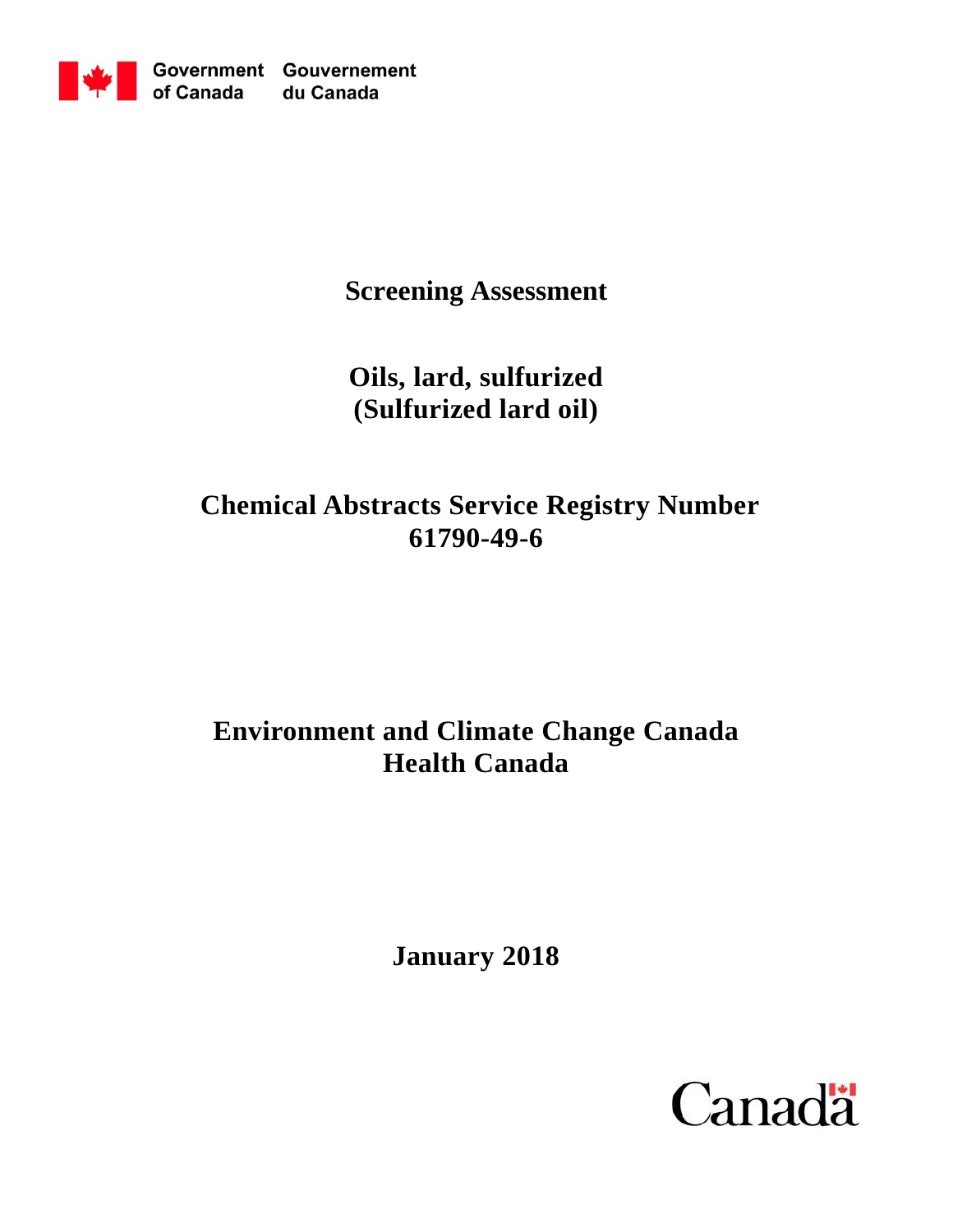### Cat. No.: En14-305/2018E-PDF

#### ISBN 978-0-660-24496-9

Information contained in this publication or product may be reproduced, in part or in whole, and by any means, for personal or public non-commercial purposes, without charge or further permission, unless otherwise specified.

You are asked to:

- Exercise due diligence in ensuring the accuracy of the materials reproduced;
- Indicate both the complete title of the materials reproduced, as well as the author organization; and
- Indicate that the reproduction is a copy of an official work that is published by the Government of Canada and that the reproduction has not been produced in affiliation with or with the endorsement of the Government of Canada.

Commercial reproduction and distribution is prohibited except with written permission from the author. For more information, please contact Environment and Climate Change Canada's Inquiry Centre at 1-800-668-6767 (in Canada only) or 819-997-2800 or email to [ec.enviroinfo.ec@canada.ca.](mailto:ec.enviroinfo.ec@canada.ca)

© Her Majesty the Queen in Right of Canada, represented by the Minister of the Environment and Climate Change, 2016.

Aussi disponible en français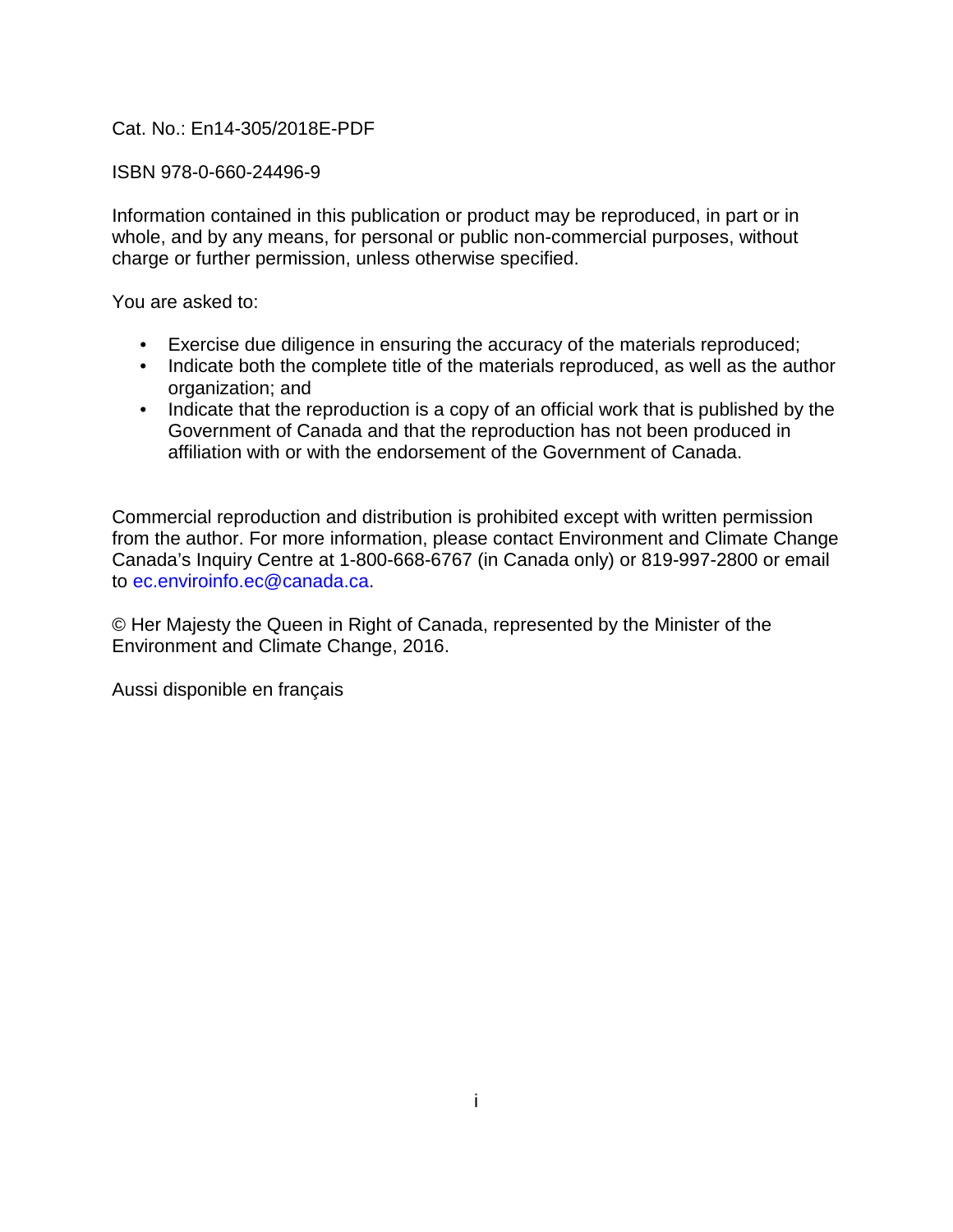# **Synopsis**

 $\overline{a}$ 

Pursuant to section 68 of the Canadian Environmental Protection Act, 1999 (CEPA), the Minister of the Environment and the Minister of Health have conducted a screening assessment of oils, lard, sulfurized, hereinafter referred to as sulfurized lard oil. The Chemical Abstracts Service Registry Number (CAS RN[1](#page-2-0)) for sulfurized lard oil is 61790-49-6. The substance is among those substances identified as priorities for assessment on the basis of other human health concerns.

Sulfurized lard oil does not occur naturally in the environment. It is primarily used in lubricants and greases. In 2011, there were no reports of manufacture above the reporting threshold of 100 kg for sulfurized lard oil; between 1000 and 10 000 kg of sulfurized lard oil was imported into Canada.

The ecological risk of sulfurized lard oil was characterized using the Ecological Risk Classification of organic substances (ERC). The ERC is a risk-based approach that employs multiple metrics for both hazard and exposure on the basis of weighted consideration of multiple lines of evidence for determining risk classification. Hazard profiles are established based principally on metrics regarding mode of toxic action, chemical reactivity, food web-derived internal toxicity thresholds, bioavailability, and chemical and biological activity. Metrics considered in the exposure profiles include potential emission rate, overall persistence, and longrange transport potential. A risk matrix is used to assign a low, moderate or high level of potential concern for substances on the basis of their hazard and exposure profiles. The ERC identified sulfurized lard oil as having a low potential to cause ecological harm.

Considering all available lines of evidence presented in this screening assessment, there is low risk of harm to organisms and the broader integrity of the environment from sulfurized lard oil. It is concluded that sulfurized lard oil does not meet the criteria under paragraphs 64(a) or (b) of CEPA as it is not entering the environment in a quantity or concentration or under conditions that have or may have an immediate or long-term harmful effect on the environment or its biological diversity or that constitute or may constitute a danger to the environment on which life depends.

Sulfurized lard oil was not identified as posing a high hazard to human health on the basis of classifications by other national or international agencies for carcinogenicity, genotoxicity, developmental toxicity or reproductive toxicity.

<span id="page-2-0"></span><sup>&</sup>lt;sup>1</sup> The Chemical Abstracts Service Registry Number (CAS RN) is the property of the American Chemical Society, and any use or redistribution, except as required in supporting regulatory requirements and/or for reports to the Government of Canada when the information and the reports are required by law or administrative policy, is not permitted without the prior, written permission of the American Chemical Society.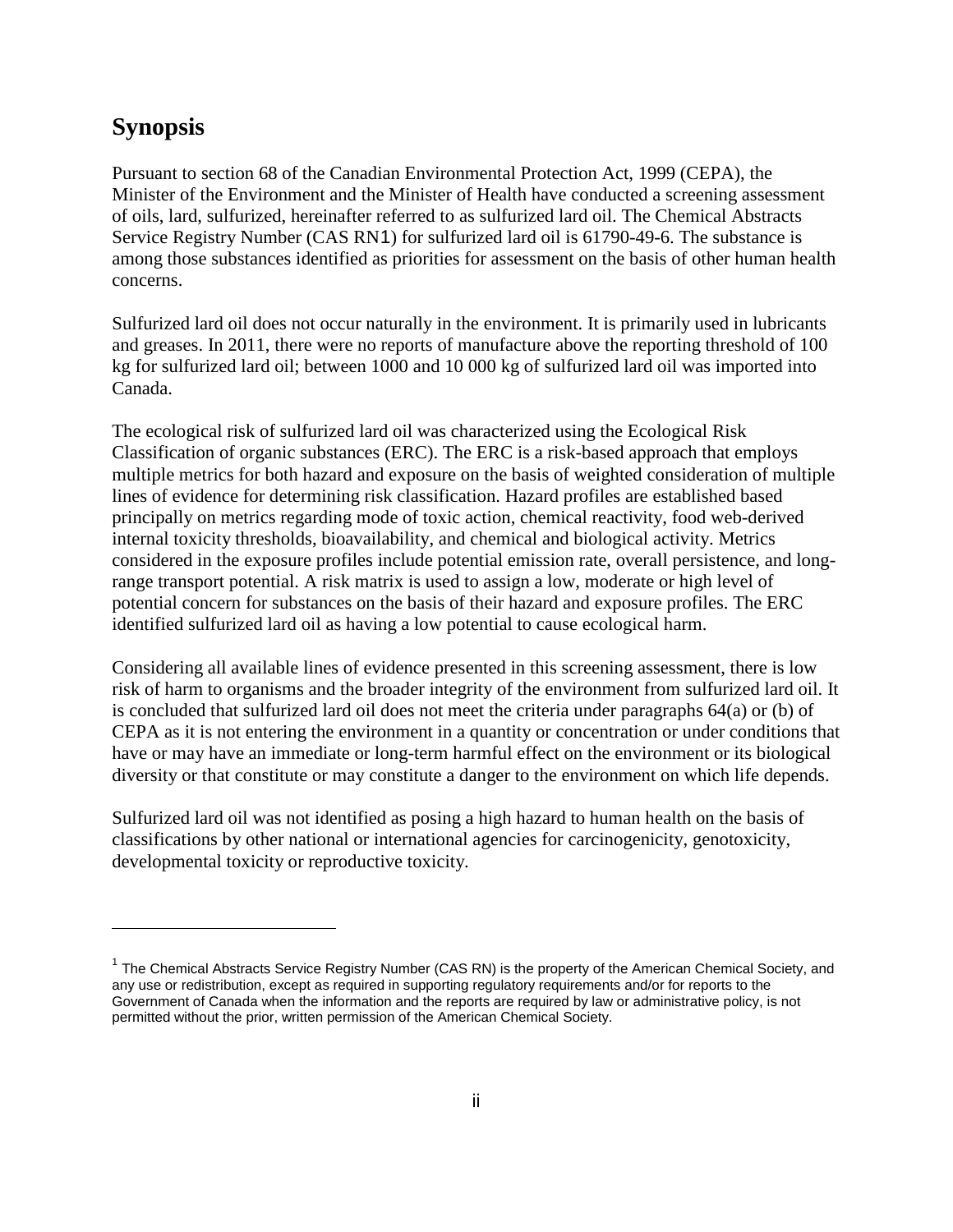In Canada, although there are recognized commercial uses for lubricant products containing sulfurized lard oil, no consumer uses were identified. Sulfurized lard oil is not expected to be present in environmental media at significant concentrations due to low expected releases. On the basis of these considerations, exposure for the general population is not expected and the potential risk to human health is considered to be low.

On the basis of the information presented in this screening assessment, it is concluded that sulfurized lard oil does not meet the criteria under paragraph 64(c) of CEPA as it is not entering the environment in a quantity or concentration or under conditions that constitute or may constitute a danger in Canada to human life or health.

It is concluded that sulfurized lard oil does not meet any of the criteria set out in section 64 of CEPA.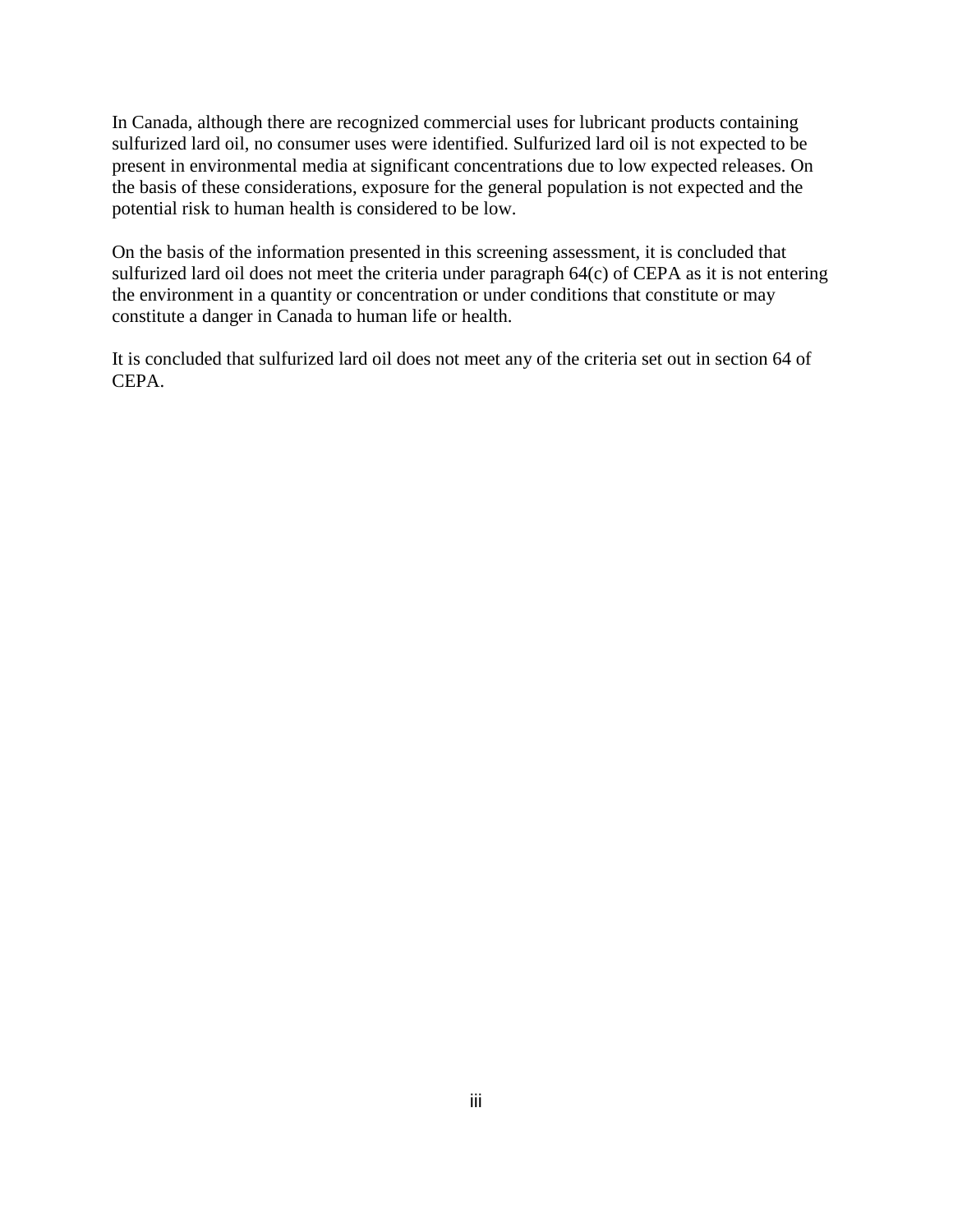# **1. Introduction**

Pursuant to section 68 of the Canadian Environmental Protection Act, 1999 (CEPA) (Canada 1999), the Minister of the Environment and the Minister of Health have conducted a screening assessment of sulfurized lard oil to determine whether this substance presents or may present a risk to the environment or to human health. This substance was identified as a priority for assessment on the basis of other human health concerns (ECCC, HC [modified 2007]).

The ecological risk of sulfurized lard oil was characterized using the Ecological Risk Classification of organic substances (ERC) (ECCC 2016a). The ERC describes the hazard of a substance using key metrics including mode of toxic action, chemical reactivity, food webderived internal toxicity thresholds, bioavailability, and chemical and biological activity and considers the possible exposure of organisms in the aquatic and terrestrial environments on the basis of factors including potential emission rates, overall persistence and long-range transport potential in air. The various lines of evidence are combined to identify substances as warranting further evaluation of their potential to cause harm to the environment or as having a low likelihood of causing harm to the environment.

This screening assessment includes consideration of information on chemical properties, environmental fate, hazards, uses and exposures. Relevant data were identified up to July 2016. Empirical data from key studies as well as some results from models were used to reach conclusions. When available and relevant, information available from other jurisdictions was considered.

This screening assessment was prepared by staff in the CEPA Risk Assessment Program at Health Canada and Environment and Climate Change Canada and incorporates input from other programs within these departments. The ecological portion of this assessment is based on the ERC document which was subject to an external peer-review. Additionally, the ERC document (published July 30, 2016) and the draft of this screening assessment (published February 4, 2016) were each subject to 60-day public comment periods. While external comments were taken into consideration, the final content and outcome of the screening assessment remain the responsibility of Environment and Climate Change Canada and Health Canada.

This screening assessment focuses on information critical to determining whether a substance meets the criteria as set out in section 64 of CEPA by examining scientific information and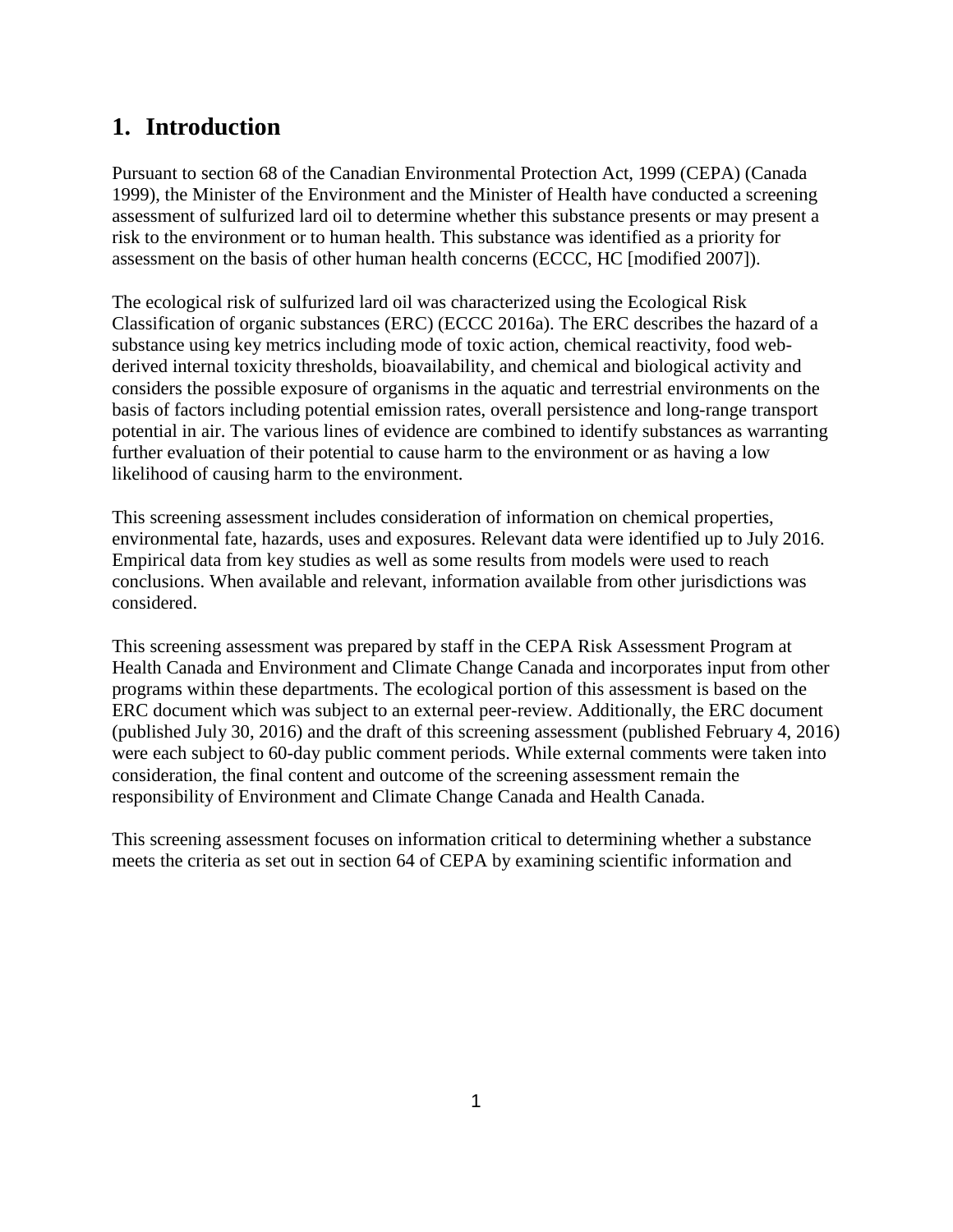incorporating a weight of evidence approach and precaution.<sup>[2](#page-5-0)</sup> The screening assessment presents the critical information and considerations that form the basis of the conclusion.

### **2. Substance identity**

 $\overline{a}$ 

The substance oils, lard, sulfurized, herein referred to as sulfurized lard oil, is a biological UVCB (**U**nknown or **V**ariable Composition, **C**omplex Reaction Products or **B**iological Materials) substance. Sulfurized lard oil has the structure of a sulfurized triglyceride (Farng 2009); a triglyceride is an ester formed from glycerol and three unsaturated fatty acids, typically with one or more carbon-carbon double bonds (Hasenhuettl 2005). Upon reaction with sulfur, the carboncarbon double bonds in a triglyceride form sulfur linkages that are responsible for the lubricating properties of a sulfurized triglyceride (Farng 2009). An example of such sulfurization is shown in Figure 2-1.



**Figure 2-1. Sulfurization of an unsaturated ester with elemental sulfur (Farng 2009).**

<span id="page-5-0"></span> $2$  A determination of whether one or more of the criteria of section 64 of CEPA are met is based upon an assessment of potential risks to the environment and/or human health associated with exposures in the general environment. For humans, this includes, but is not limited to, exposures from ambient and indoor air, drinking water, foodstuffs, and products available to consumers. A conclusion under CEPA is not relevant to, nor does it preclude, an assessment against the hazard criteria specified in the *Hazardous Products Regulations*, which are part of the regulatory framework for the Workplace Hazardous Materials Information System for products intended for workplace use. Similarly, a conclusion on the basis of the criteria contained in section 64 of CEPA does not preclude actions being taken under other sections of CEPA or other Acts.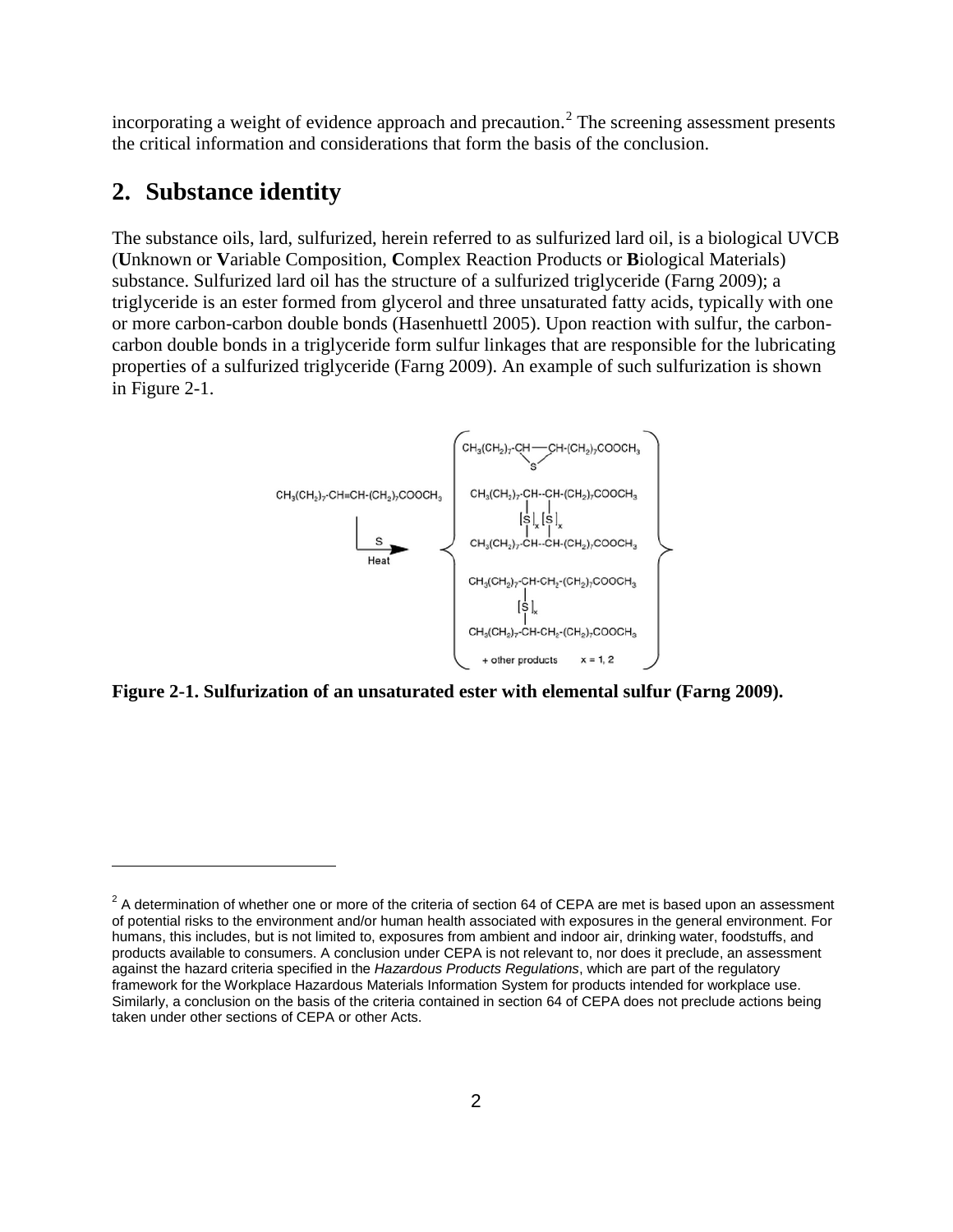## **3. Physical and chemical properties**

Empirical data on the physical and chemical properties of sulfurized lard oil were not available. As the degree of sulfurization is unknown for sulfurized lard oil used in Canada, appropriate structural analogues for modelling physical and chemical properties could not be identified.

In general, triglycerides have low vapour pressures and are liquids or solids at room temperature. They are lipophilic and their solubility in water is low (Thomas 2000).

### **4. Sources and uses**

 $\overline{a}$ 

Sulfurized lard oil does not occur naturally in the environment. It is used primarily in lubricants and greases. On the basis of information submitted pursuant to section 71 of CEPA (Canada 2012), there were no reports of manufacture above the reporting threshold of 100 kg for sulfurized lard oil in 2011; between 1000 and 10 000 kg of sulfurized lard oil was imported into Canada.<sup>[3](#page-6-1)</sup>

In the United States, the national production volume for sulfurized lard oil was approximately  $7.7 \times 10^5$  kg (1.7  $\times 10^6$  lb) for the year 2011 (CDAT [modified 2014]).

In Canada, sulfurized lard oil is found in lubricants and greases, with applications in automotive, aircraft, and transportation, but no consumer uses for these products were identified (Canada 2012). Sulfurized fats are used extensively in lubricants such as metalworking fluids, tractortransmission fluids, and greases. Sulfurized lard oil is the oldest, most widely used sulfur-based additive in commercial lubricants (Farng 2009). Globally, it is used in cutting fluids, lubricants and lubricant additives, and cooling agents for metal processing (CPCat 2014).

Additional uses for sulfurized lard oil are listed in [Table 4-1.](#page-6-0)

| <b>Use</b>                                               | <b>Sulfurized lard oil</b>                      |
|----------------------------------------------------------|-------------------------------------------------|
| Food additive <sup>a</sup>                               |                                                 |
| Food packaging materials <sup>b</sup>                    | Y (incidental additive (lubricant) with no food |
|                                                          | contact)                                        |
| Internal Drug Product Database as medicinal              |                                                 |
| or non-medicinal ingredients in disinfectant,            |                                                 |
| human or veterinary drug products in Canada <sup>c</sup> |                                                 |

<span id="page-6-0"></span>**Table 4-1. Status of additional uses in Canada for sulfurized lard oil**

<span id="page-6-1"></span><sup>&</sup>lt;sup>3</sup> Values reflect quantities reported in response to the survey conducted under section 71 of CEPA. See survey for specific inclusions and exclusions (Schedules 2 and 3).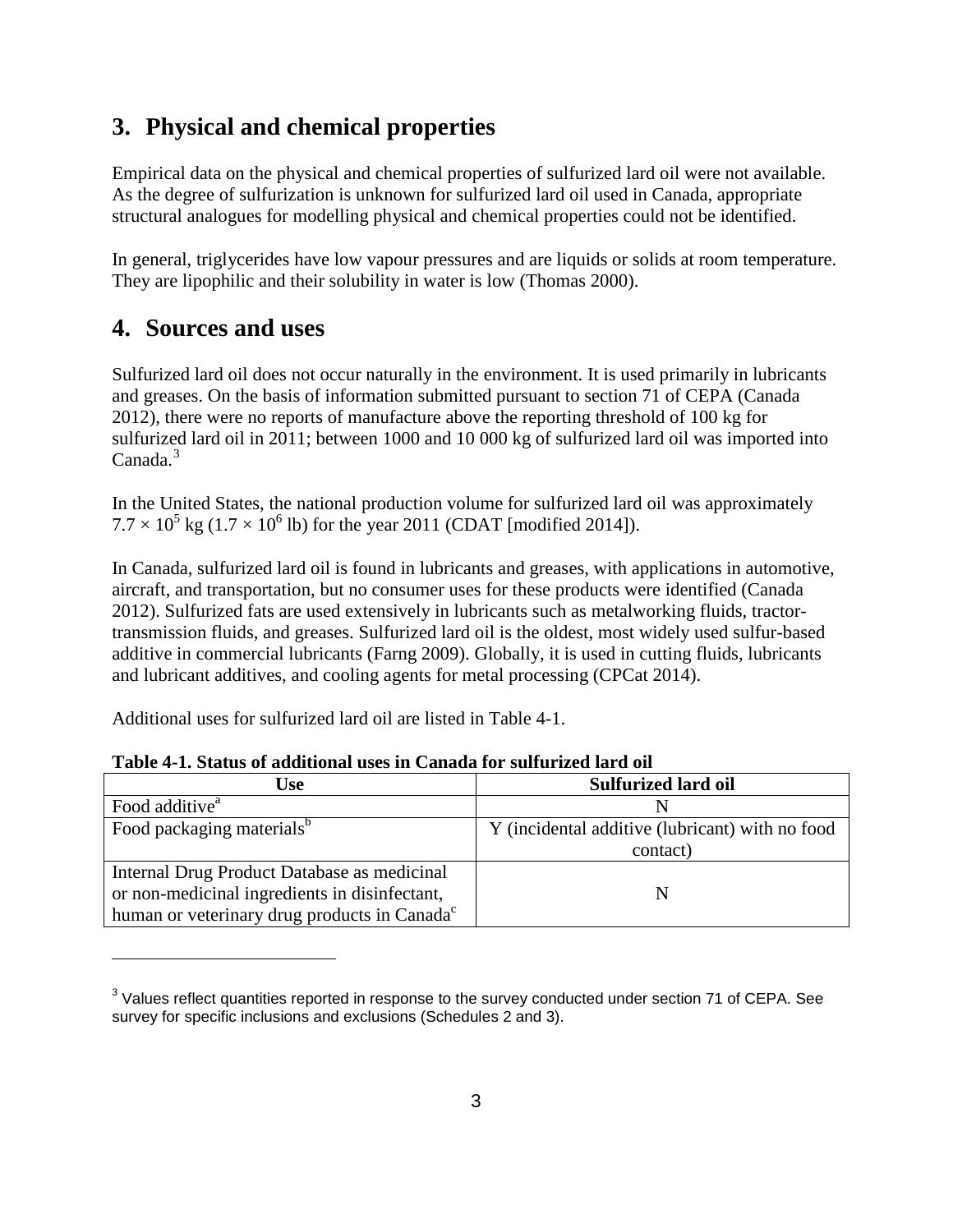| Natural Health Products Ingredients Database <sup>d</sup> | N |
|-----------------------------------------------------------|---|
| Licensed Natural Health Products Database as              |   |
| medicinal or non-medicinal ingredients in                 | N |
| natural health products in Canada <sup>e</sup>            |   |
| List of Prohibited and Restricted Cosmetic                | N |
| Ingredients <sup>†</sup>                                  |   |
| Notified to be present in cosmetics, on the               |   |
| basis of notifications submitted under the                | N |
| Cosmetic Regulations <sup>g</sup> to Health Canada        |   |
| Formulant in pest control products registered             |   |
| in Canada <sup>h</sup>                                    |   |

Abbreviations: Y, YES; N, NO<br><sup>a</sup> Health Canada (modified 2013)

<sup>b</sup> Personal communication, email from Food Directorate, Health Canada, to Risk Management Bureau, Health Canada, dated November 17, 2015; unreferenced<br>
C DPD (modified 2015)<br>
d NHPID (modified 2016)<br>
e LNHPD (modified 2016)<br>
f Health Canada (modified 2015)<br>
g Personal communication, email from the Consumer Product Safety Directorate, Healt

Risk Assessment Bureau, Health Canada, dated August 28, 2015; unreferenced h PMRA 2010; PMRA [modified 2013])

# **5. Potential to cause ecological harm**

### **5.1 Characterization of ecological risk**

The ecological risk of sulfurized lard oil was characterized using the ecological risk classification of organic substances (ERC) (ECCC 2016a). The ERC is a risk-based approach that considers multiple metrics for both hazard and exposure, on the basis of weighted consideration of multiple lines of evidence for determining risk classification. The various lines of evidence are combined to discriminate between substances of lower or higher potency and lower or higher potential for exposure in various media. This approach reduces the overall uncertainty with risk characterization compared to an approach that relies on a single metric in a single medium (e.g.,  $LC_{50}$ ) for characterization. Since sulfurized lard oil is a UVCB substance and could not be suitably represented by a single chemical structure, a manual judgement-based approach to classification was used. The following summarizes the approach, which is described in detail in ECCC 2016a.

For discrete substances as well as for UVCBs that could be suitably characterized on the basis of a single representative structure, hazard profiles based primarily on metrics regarding mode of toxic action, chemical reactivity, food web-derived internal toxicity thresholds, bioavailability, and chemical and biological activity were established. Exposure profiles were also composed of multiple metrics including potential emission rate, overall persistence, and long-range transport potential. Hazard and exposure profiles were compared to decision criteria in order to classify the hazard and exposure potentials for each organic substance as low, moderate, or high. Additional rules were applied (e.g., classification consistency, margin of exposure) to refine the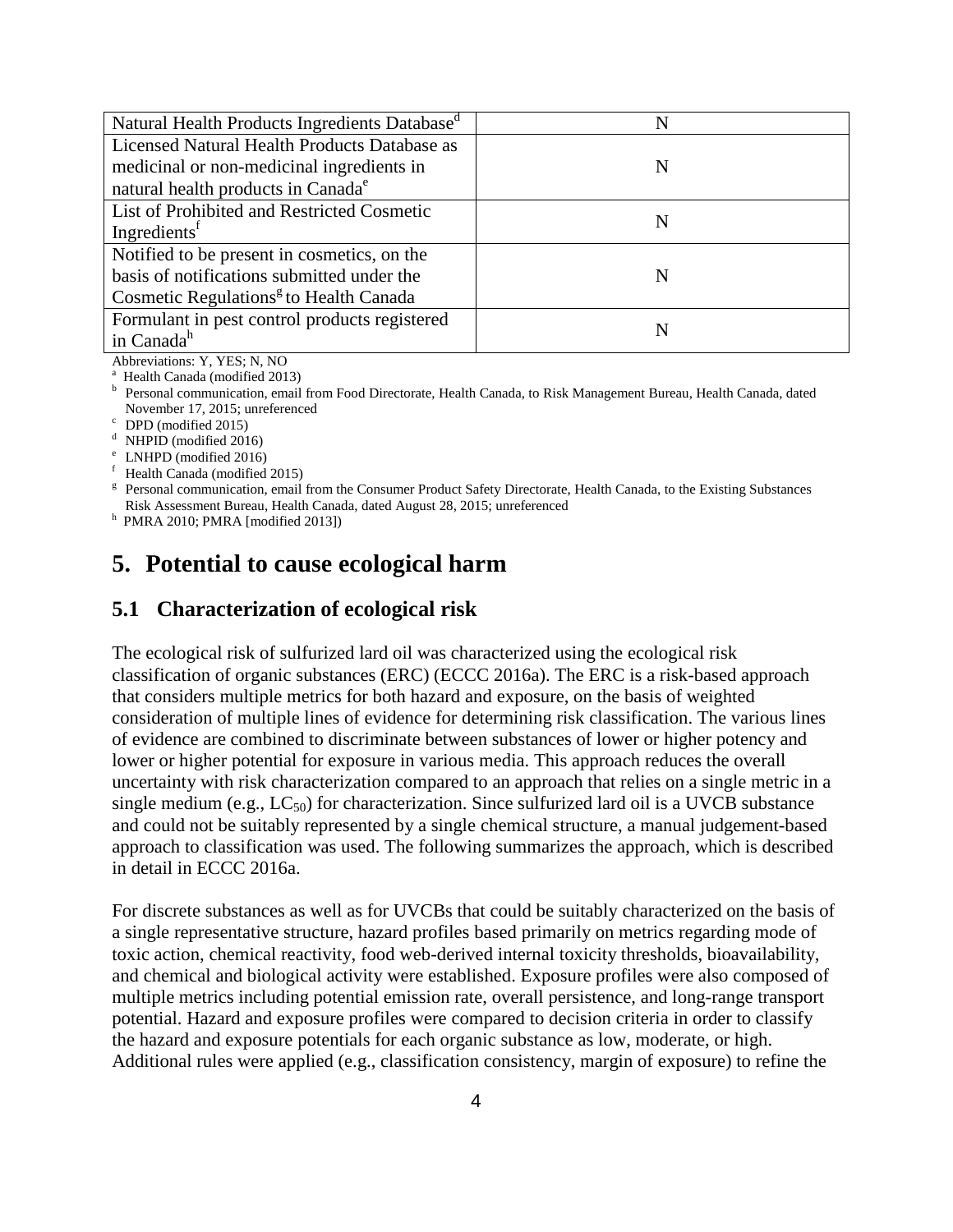preliminary classifications of hazard or exposure. However, in the case of sulfurized lard oil, hazard and exposure could not be fully profiled due to the lack of a representative structure to estimate needed properties, and the lack of empirical data for these properties. Therefore, manual classification of hazard and exposure was performed by examining the UVCB constituents and DSL Inventory Update information and making decisions on the basis of consideration of similar substances and application of expert judgement.

A risk matrix was used to assign a low, moderate or high classification of potential risk for each substance on the basis of its hazard and exposure classifications. ERC classifications of potential risk were verified using a two-step approach. The first step adjusted the risk classification outcomes from moderate or high to low for substances that had a low estimated rate of emission to water after wastewater treatment, representing a low potential for exposure. The second step reviewed low risk potential classification outcomes using relatively conservative, local-scale (i.e., in the area immediately surrounding a point-source of discharge) risk scenarios, designed to be protective of the environment, to determine whether the classification of potential risk should be increased.

ERC uses a weighted approach to minimize the potential for both over and under classification of hazard and exposure and subsequent risk. The balanced approaches for dealing with uncertainties are described in greater detail in ECCC 2016a. The following describes two of the more substantial areas of uncertainty. Error in empirical or modeled acute toxicity values could result in changes in classification of hazard, particularly metrics relying on tissue residue values (i.e., mode of toxic action), many of which are predicted values from QSAR models. However, the impact of this error is mitigated by the fact that overestimation of median lethality will result in a conservative (protective) tissue residue used for critical body residue (CBR) analysis. Error of underestimation of acute toxicity will be mitigated through the use of other hazard metrics such as structural profiling of mode of action, reactivity and/or estrogen binding affinity. Changes or errors in chemical quantity could result in differences in classification of exposure as the exposure and risk classifications are highly sensitive to emission rate and use quantity. The ERC classifications thus reflect exposure and risk in Canada on the basis of what is believed to be the current use quantity, and may not reflect future trends.

Critical data and considerations used to develop the substance-specific profiles for sulfurized lard oil, and the hazard, exposure and risk classification results, are presented in ECCC (2016b).

Sulfurized lard oil was classified as having a moderate hazard potential based on a higher terrestrial Hazard Assessment Factor (HAF), but with low exposure potential. According to ERC for sulfurized lard oil, this substance was classified as having low potential for ecological risk. It is therefore unlikely that this substance results in concerns for organisms or the broader integrity of the environment in Canada.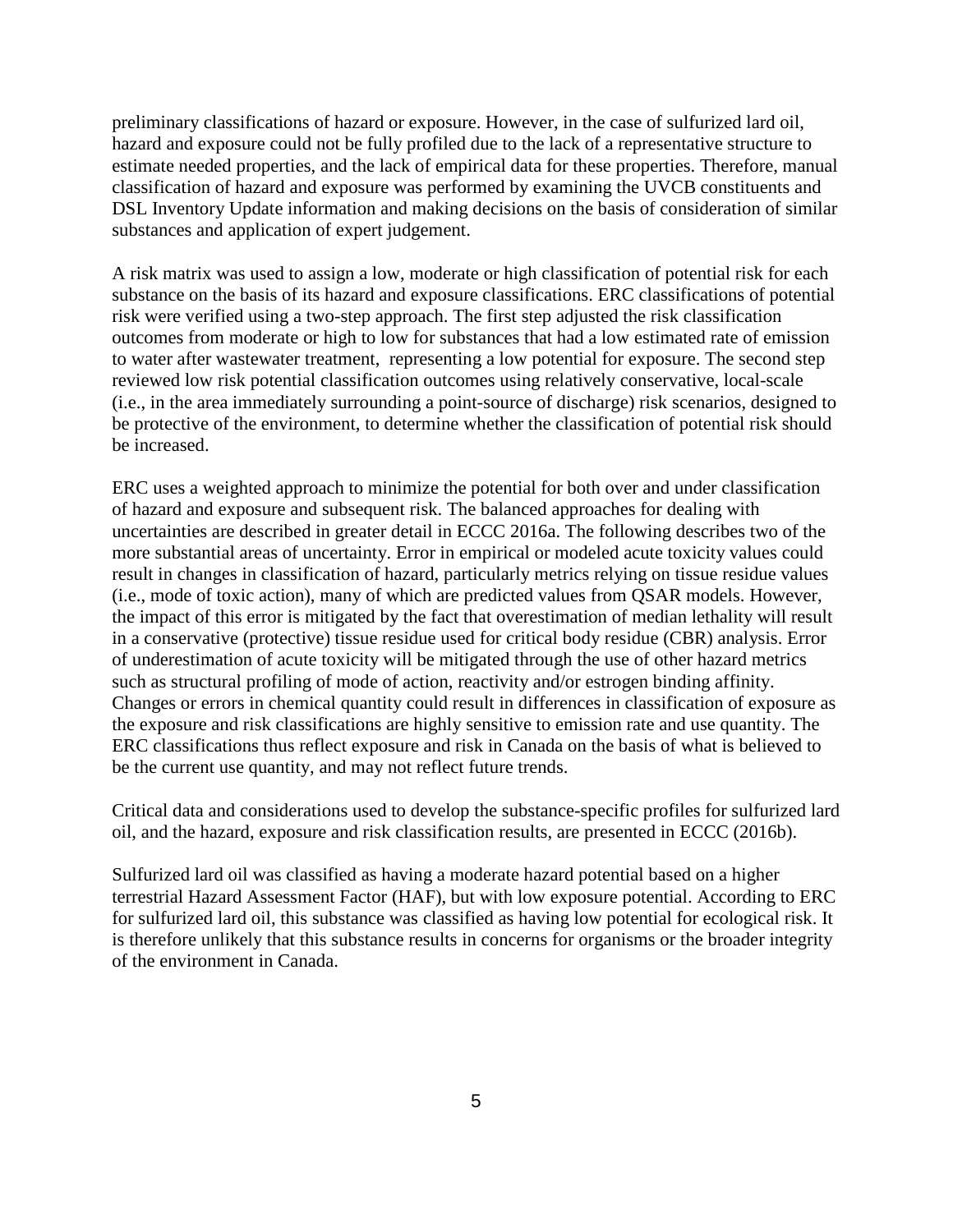### **6. Potential to cause harm to human health**

#### **6.1 Exposure assessment**

No reports of sulfurized lard oil in any Canadian environmental media were identified. Sulfurized lard oil is expected to be a solid with low water solubility. There were no reports of manufacture above the reporting threshold of 100 kg for sulfurized lard oil in Canada (Canada 2012). Given that it is primarily used industrially and that volumes imported are relatively low, significant releases to the environment are not expected. As a result, exposure of the general population to sulfurized lard oil via environmental media is not expected.

Exposure of the general population through food or products available to consumers is not expected as sulfurized lard oil is not found in these sources. The presence of sulfurized lard oil in an incidental additive without food contact (lubricant) is not expected to result in exposure of the general population.

#### **6.2 Health effects assessment**

Sulfurized lard oil was not identified as posing a high hazard to human health on the basis of classifications by other national or international agencies for carcinogenicity, genotoxicity, developmental toxicity, or reproductive toxicity. It is also not on the European Chemicals Agency's Candidate List of Substances of Very High Concern for Authorisation (ECHA [modified 2015]). Further investigation of health effects is not warranted at this time given the low expected exposure of the general Canadian population.

### **6.3 Characterization of risk to human health**

Exposure of the general population to sulfurized lard oil through environmental media, food, or the use of products available to consumers is not expected. On the basis of these considerations, the potential risk to human health is considered to be low.

### **6.4 Uncertainties in evaluation of risk to human health**

Although there are some limitations in the exposure database (e.g., no environmental monitoring applications of sulfurized lard oil in transportation), given that the sources, uses, and properties of sulfurized lard oil are well characterized, a qualitative approach to risk characterization is considered appropriate for this assessment.

### **7. Conclusion**

Considering all available lines of evidence presented in this screening assessment, there is low risk of harm to organisms and the broader integrity of the environment from sulfurized lard oil. It is concluded that sulfurized lard oil does not meet the criteria under paragraphs 64(a) or (b) of CEPA as it is not entering the environment in a quantity or concentration or under conditions that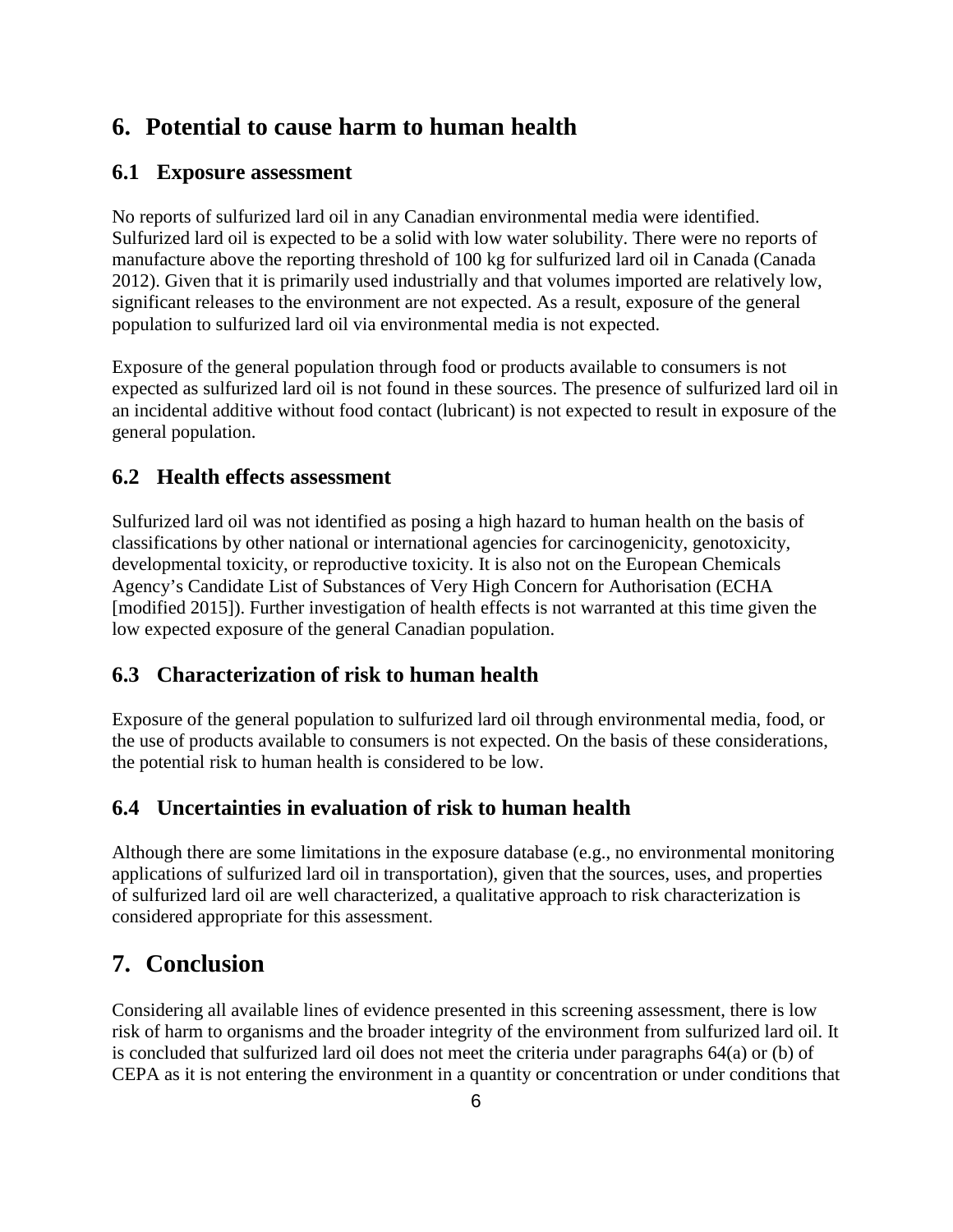have or may have an immediate or long-term harmful effect on the environment or its biological diversity or that constitute or may constitute a danger to the environment on which life depends.

On the basis of the information presented in this screening assessment, it is concluded that sulfurized lard oil does not meet the criteria under paragraph 64(c) of CEPA as it is not entering the environment in a quantity or concentration or under conditions that constitute or may constitute a danger in Canada to human life or health.

Therefore, it is concluded that sulfurized lard oil does not meet any of the criteria set out in section 64 of CEPA.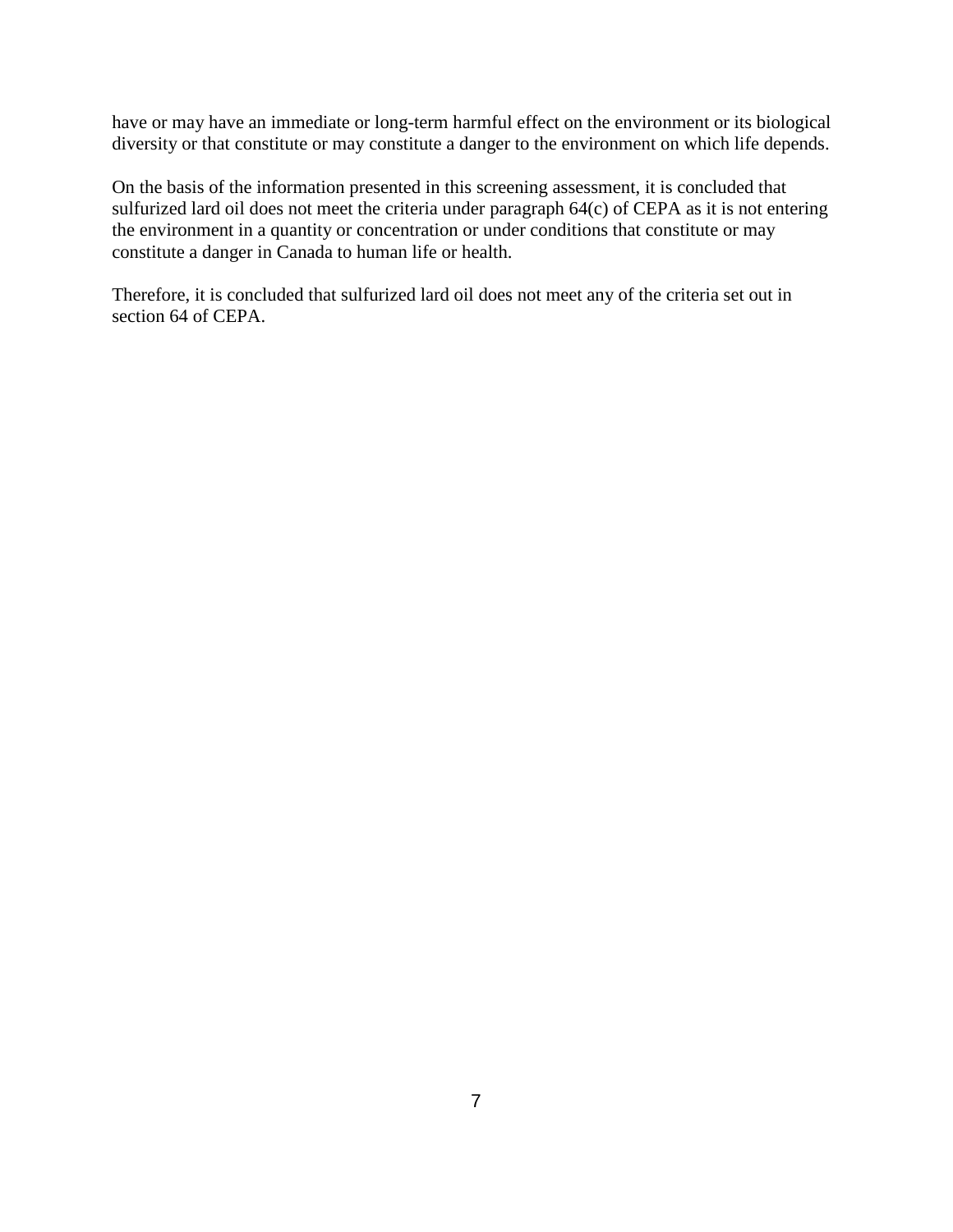### **References**

Canada. 1999. Canadian Environmental Protection Act, 1999. S.C. 1999, c. 33. Canada Gazette Part III, vol. 22, no. 3. http://laws-lois.justice.gc.ca/eng/acts/C-15.31/.

Canada, Dept. of the Environment. 2012. Canadian Environmental Protection Act, 1999: Notice with respect to certain substances on the Domestic Substances List. Canada Gazette, Part I, vol. 146, no. 48, Supplement. http://www.gazette.gc.ca/rp-pr/p1/2012/2012-12-01/pdf/g1-14648.pdf.

[CDAT] Chemical Data Access Tool. [modified 2014 Jun]. Non-confidential 2012 Chemical Data Reporting Information: search results for CAS RN 61790-49-6. Washington (DC): US Environmental Protection Agency. [accessed 2015 Sep 30]. http://java.epa.gov/oppt\_chemical\_search/.

[CPCat] Chemical and Product Categories [database]. 2014. Ver. 04. Washington (DC): US Environmental Protection Agency. [updated 2014 May 21; accessed 2015 Sep 30]. [Database described in Dionisio KL, Frame AM, Goldsmith MR, Wambaugh JF, Liddell A, Cathey T, Smith D, Vail J, Ernstoff AS, Fantke P, et al. 2015. Exploring consumer exposure pathways and patterns of use for chemicals in the environment. Toxicol Rep. 2:228-237.]. [http://actor.epa.gov/cpcat/faces/home.xhtml.](http://actor.epa.gov/cpcat/faces/home.xhtml)

[DPD] Drug Product Database [database]. [modified 2015 Jul 17]. Ottawa (ON): Health Canada. [updated 2015 Jul 17; accessed 2015 Sep 24]. http://webprod5.hc-sc.gc.ca/dpd-bdpp/index-eng.jsp.

[ECCC] Environment and Climate Change Canada. 2016a. Ecological Science Approach: Ecological Risk Classification of Organic Substances. Gatineau (QC). [http://www.ec.gc.ca/ese](http://www.ec.gc.ca/ese-ees/default.asp?lang=En&n=A96E2E98-1)[ees/default.asp?lang=En&n=A96E2E98-1.](http://www.ec.gc.ca/ese-ees/default.asp?lang=En&n=A96E2E98-1)

[ECCC] Environment and Climate Change Canada. 2016b. Gatineau (QC): Data used to create substance-specific hazard and exposure profiles and assign risk classifications in the Ecological Risk Classification of organic substances. Gatineau (QC). Available from: [eccc.substances.eccc@canada.ca](mailto:eccc.substances.eccc@canada.ca).

[ECCC, HC] Environment and Climate Change Canada, Health Canada. [modified 2007 Apr 20]. Categorization. Ottawa (ON): Government of Canada. [accessed 2015 Oct 1]. https://www.canada.ca/en/healthcanada/services/chemical-substances/canada-approach-chemicals/categorization-chemical-substances.html.

[ECHA] European Chemicals Agency. [modified 2015 Jun 15]. Candidate List of Substances of Very High Concern for Authorisation [Internet]. Helsinki (FI): European Chemicals Agency. [accessed 2015 Oct 1]. http://echa.europa.eu/web/guest/candidate-list-table.

Farng LO. 2009. Ashless Antiwear and Extreme-Pressure Additives. In: Rudnick LR, editor. Lubricant Additives: Chemistry and Applications, 2nd edition. Boca Raton (FL): CRC Press.

Hasenhuettl GL. 2005. Fats and fatty oils. Kirk-Othmer Encyclopedia of Chemical Technology. Online version. New York (NY): John Wiley and Sons, Inc. [accessed 2015 Sep 30]. http://onlinelibrary.wiley.com/doi/10.1002/0471238961.0601201908011905.a01.pub2/pdf. [restricted access].

Health Canada. [modified 2013 Jun 27]. List of Permitted Food Additives. Ottawa (ON): Health Canada. [accessed 2015 Oct 9]. https://www.canada.ca/en/health-canada/services/food-nutrition/food-safety/food-additives/listspermitted.html.

[LNHPD] Licensed Natural Health Products Database [database]. [modified 2016 Jun 21]. Ottawa (ON): Health Canada. [accessed 2015 Sep 24]. http://webprod5.hc-sc.gc.ca/lnhpd-bdpsnh/index-eng.jsp.